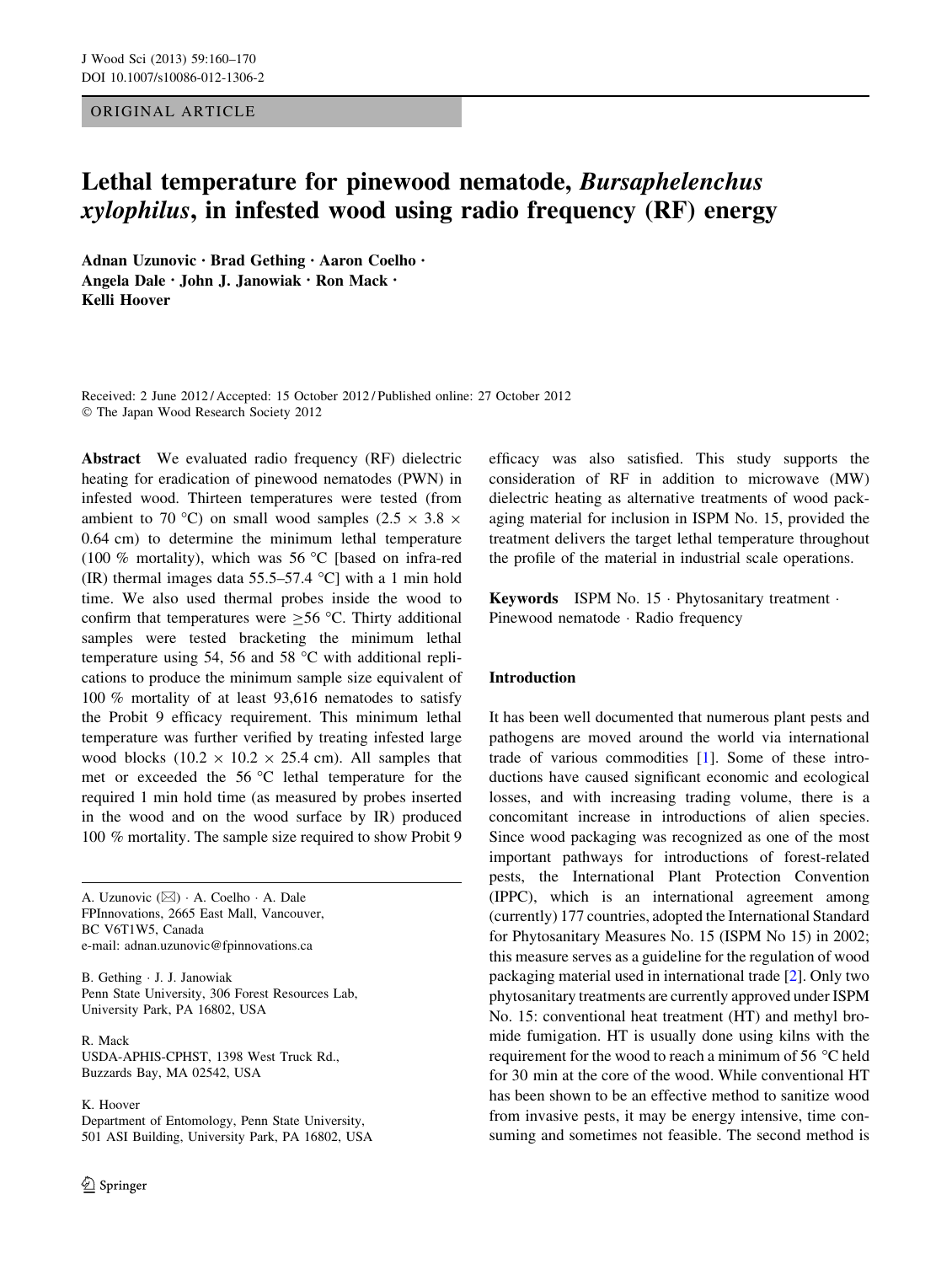methyl bromide fumigation under specific protocols. In an effort to support the initiatives to phase out the use of methyl bromide in compliance with the Montreal Protocol, the use of which is already restricted in some countries, and to provide the industry with alternative treatment methods, new approaches have been investigated and submissions of data supporting these new treatments are encouraged.

A potential alternative for phytosanitary treatment of wood packaging material is dielectric heating by radiofrequency (RF) or microwaves (MW). Dielectric heating is an effective technique used to sanitize other commodities such as food, with significantly reduced treatment times compared to conventional heat  $[3, 4]$  $[3, 4]$  $[3, 4]$  $[3, 4]$ . For wood materials, heating time to reach target temperatures is typically achieved in minutes, while conventional heat typically requires hours [[5,](#page-10-0) [6](#page-10-0)]. Although definitive estimations of energy consumption and overall economics are not currently available and beyond the scope of the current study, the disparity in treatment times is great enough to explore the efficacy of dielectric heating for phytosanitation of wood packaging.

Several studies have shown the effectiveness of using dielectric heating to sanitize wood from invasive pests, particularly pinewood nematode (PWN; Bursaphelenchus xylophilus). Because PWN is a primary casual agent of pine wilt and considered to be a major threat to conifer forests, especially pines in Asia and Portugal, it is one of the key pests required to be tested in efficacy trials for new treatments [\[2](#page-10-0)]. Research by Hoover et al. [[7\]](#page-10-0) revealed that microwave heating effectively eradicates (100 % efficacy at Probit 9 level) PWN in infested, laboratory scale wood samples  $(2.5 \times 3.8 \times 0.64 \text{ cm})$  and commercial sized samples (8.9  $\times$  8.9  $\times$  25.4 cm) when 56 °C is maintained throughout the profile of the sample for 1 min. Exploratory work to evaluate RF/vacuum heating for eradicating PWN was reported by Dwinell et al. [\[8](#page-10-0)]. The greatest efficacy was achieved when wood was heated to a temperature greater than 56  $\degree$ C prior to drying and the authors recognized the potential of RF as a rapid pasteurization treatment. They also noted, however, high variability in temperatures within the heated boards. Successful use of RF to eradicate PWN has been shown for wood with a cross section under  $4.0 \times 9.0$  cm [\[9](#page-10-0)]. In this case, the authors used RF heating to achieve the ISPM-15 heat treatment requirement  $(56 °C/30 min)$  and they have shown that boards heated following this protocol fully eradicated PWN. The authors also showed that 100 % mortality could be obtained at  $60^{\circ}$ C held for 15 min. However, additional work is necessary to confirm that, similar to MW [\[7](#page-10-0)], RF would be as effective in killing PWN using shorter treatment times.

The use of RF ovens for dielectric heating of wood materials is similar to MW technology, but differences exist in how the high frequency electric field is applied. MW technology employs a magnetron to produce the radiation that is bombarded onto the surface of the wood. In RF ovens, the wood material absorbs the radiation of an RF electric field that is created between two electrodes. Industrial RF heating employs an electric field at a frequency much lower (13.56 and 27.12 MHz) compared to MW (915 and 2,450 MHz). The lower frequency (larger wavelength) leads to a disparity in depth of penetration since it is proportional to wavelength [[10\]](#page-10-0). The following formula (Eq. 1) gives characteristic depth of penetration as a function of the wavelength for effective dielectric heating with respect to critical material parameters:

$$
D_{\mathbf{p}} = \frac{\lambda_0' (\epsilon')^{1/2}}{2\pi \epsilon_{\text{eff}}''}
$$
\n<sup>(1)</sup>

where  $D_p$  is the depth of penetration,  $\lambda'_0$  the wavelength,  $\in'$ the dielectric constant of the material being heated, and  $\epsilon''_{\text{eff}}$  is the effective loss factor of material being heated.

This formula clearly shows that RF has a greater depth of penetration than MW because the wavelength for RF is longer, such that it can treat thicker wood materials (dunnage) or be used for bulk volume treatment of stacked packaging material. This is an important advantage of RF over MW. However, until the work reported here was performed, it had not been ascertained if the difference in frequency and electric field would have a negative influence on the mortality of PWN using markedly reduced treatment duration (1 min compared to 30 min hold time). Furthermore, for the shorter treatment duration, heating variability could be more prevalent and the likelihood of improper treatment increased. Thus, it was imperative to determine if the methodology and treatment schedule developed by Hoover et al. [[7\]](#page-10-0) using MW would produce sufficient efficacy against PWN using RF.

#### Materials and methods

Experiments were conducted in two steps following the experimental design outlined by Hoover et al. [[7\]](#page-10-0). The objective of Step 1 was to determine the minimum lethal temperature using RF energy required to kill 100 % of PWN with a short hold time. Although the lethal temperature with a 1 min hold time had been determined previously for MW [\[7](#page-10-0)], because the frequency and thus depth of penetration using RF differs from MW, there was no guarantee that these parameters would be the same. The objective of Step 2 was to verify the lethal temperature in commercial sized wood samples.

For all experiments, we used a PSC manufactured oven system, which is a 15 kW dielectric heating capacity research designed unit (Model No: PP15L, Serial No: 894 built by PSC for USDA, APHIS, Worchester, MA). It is an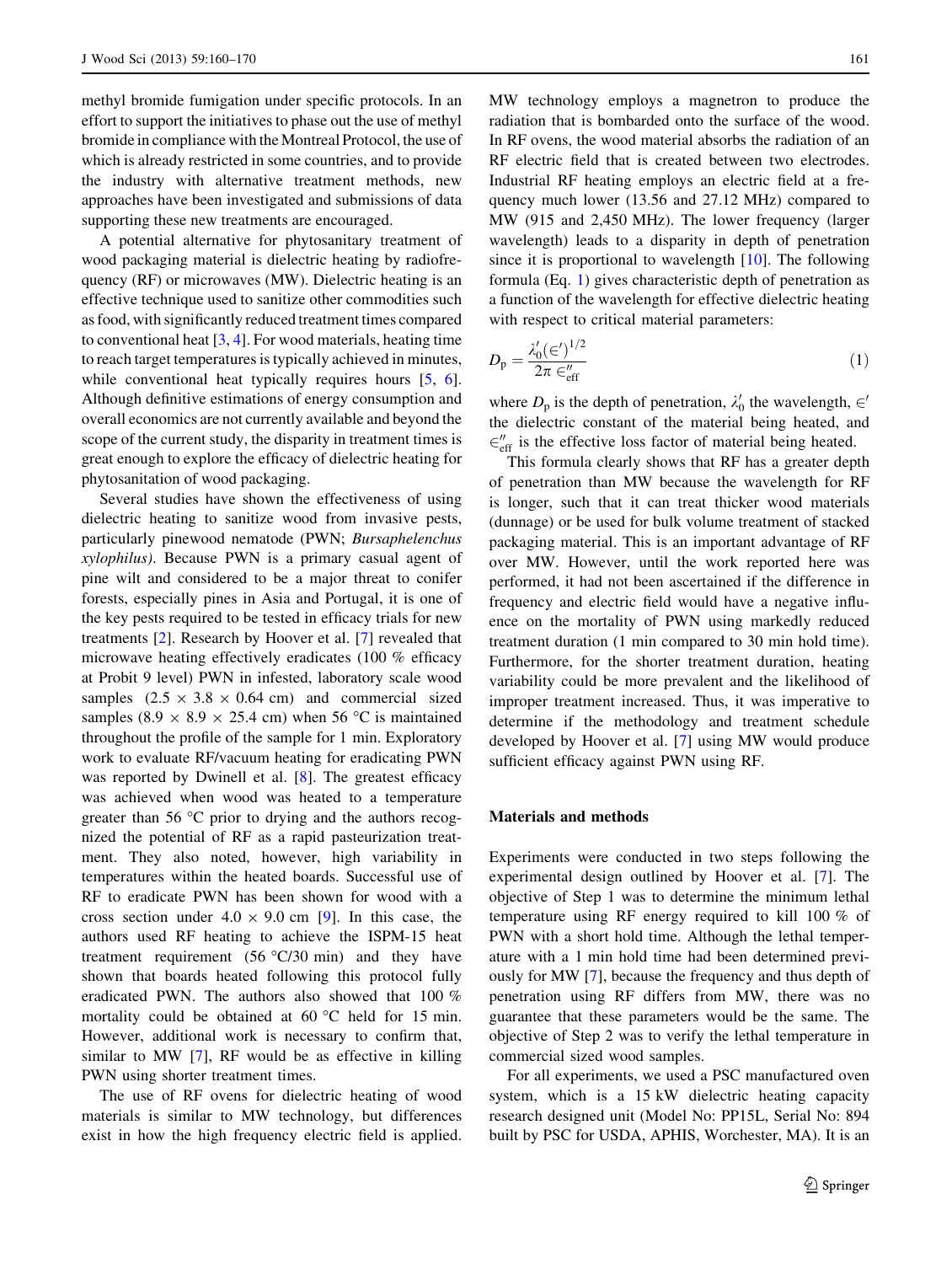oscillator-based oven that delivers continuous RF power output with an operational frequency of 19.0 MHz. Electrode spacing can be independently adjusted from 10.2 to 25.6 cm from the load being treated. Plate height was adjusted to achieve optimum operating conditions as recommended by the manufacturer. Plate voltage (KV) was 10.5 KVDC and grid current was 0.35 amp. Plate current reaches 2.5 amp when the oven is fully loaded. Prior to experimentation the RF oven was calibrated for optimum heating consistency.

# Step 1: Determination of minimal lethal temperature for PWN-infested wood using RF

Sample preparation was performed as described previously for MW treatment [[7\]](#page-10-0). In short, fresh lodgepole pine (Pinus contorta var. latifolia Engelm) sapwood was cut into  $2.5 \times 3.8 \times 0.64$  cm samples and sterilized with 25 kiloGrays of ionizing irradiation. Samples were then inoculated with a hyphae/spore mixture of the blue stain fungi Leptographium terebrantis, L. longiclavatum, Ophiostoma montium and O. clavigerum, the wood decay fungi Phellinus chrysoloma and Trichaptum abietinum, and Botrytis cinerea. Samples were incubated at  $25^{\circ}$ C for 14 days to allow fungi to colonize the wood. Each sample was then inoculated with  $1,500$  nematodes in 150  $\mu$ l sterile water and incubated for several weeks prior to treatment to allow nematodes to multiply and establish throughout the sample. Prior to treatment, nematode populations of 12 randomly chosen wood samples were assessed using the Baermann funnel method [\[11](#page-10-0), [12\]](#page-10-0) to insure adequate colonization of samples. This is done by splitting the wood samples into matchstick size pieces and submersing them in water in the Baermann funnel for 24 h, after which nematode populations were counted to determine the mean number of nematodes per gram of wood.

The microscopic size and random distribution of PWN do not allow the measurement of direct body temperature of the nematode, thus the temperature of the wood material is used as a secondary measure to determine the lethal temperature. Consequently, any differences in the heating process that alter how the wood is heated could influence efficacy. For RF treatment, the wood samples were enclosed in an encapsulating wood cube  $(8.9 \times 8.9 \times$ 8.9 cm) as described previously [[7\]](#page-10-0) so that the specimens would retain heat for the desired treatment time. The only difference was that wood cubes were constructed from lodgepole pine instead of northern red pine (Pinus resinosa).

To estimate the lethal temperature, 10 small wood samples infested with nematodes were treated with RF irradiation at 13 temperatures: 40, 48, 50, 52, 54, 55, 56, 58, 60, 63, 65, 67 and 70  $^{\circ}$ C. Fifteen untreated control samples were handled in the same way as the treated samples but only subjected to ambient temperature  $({\sim}20 \text{ °C})$ . For treatment, the encapsulating blocks containing the test sample were placed with the longitudinal grain orientation perpendicular to the electrodes and the sample oriented in a flat manner parallel to the electrodes (see Fig. 1a). The oven was adjusted as recommended by the manufacturer, at an electrode height of 22.9 cm and 100 % KV. During treatment, internal sample temperatures were continuously monitored with three fiber optic probes (Neoptix, Quebec City, Canada) originally positioned as described previously [[7\]](#page-10-0) (see Fig. 1b). The RF oven was shut off when the last of the three temperature probes reached the target temperature and the samples were left inside the oven for a 1 min hold time. Following the hold time, the encapsulating blocks were immediately opened and the adjoining inner surfaces of the block containing the test sample were photographed with a FLIR Thermacam E65 camera (FLIR, Wilsonville, OR) to produce infrared images of the sample. The samples were then removed from the encapsulating block and weighed (both





Fig. 1 Encapsulating block positioned with the longitudinal grain direction perpendicular to RF energy plates (a). Test piece positioned in the geometric center of encapsulating block at the box split level, with the initial probe configuration used for temperature screening (viewed from above) (b)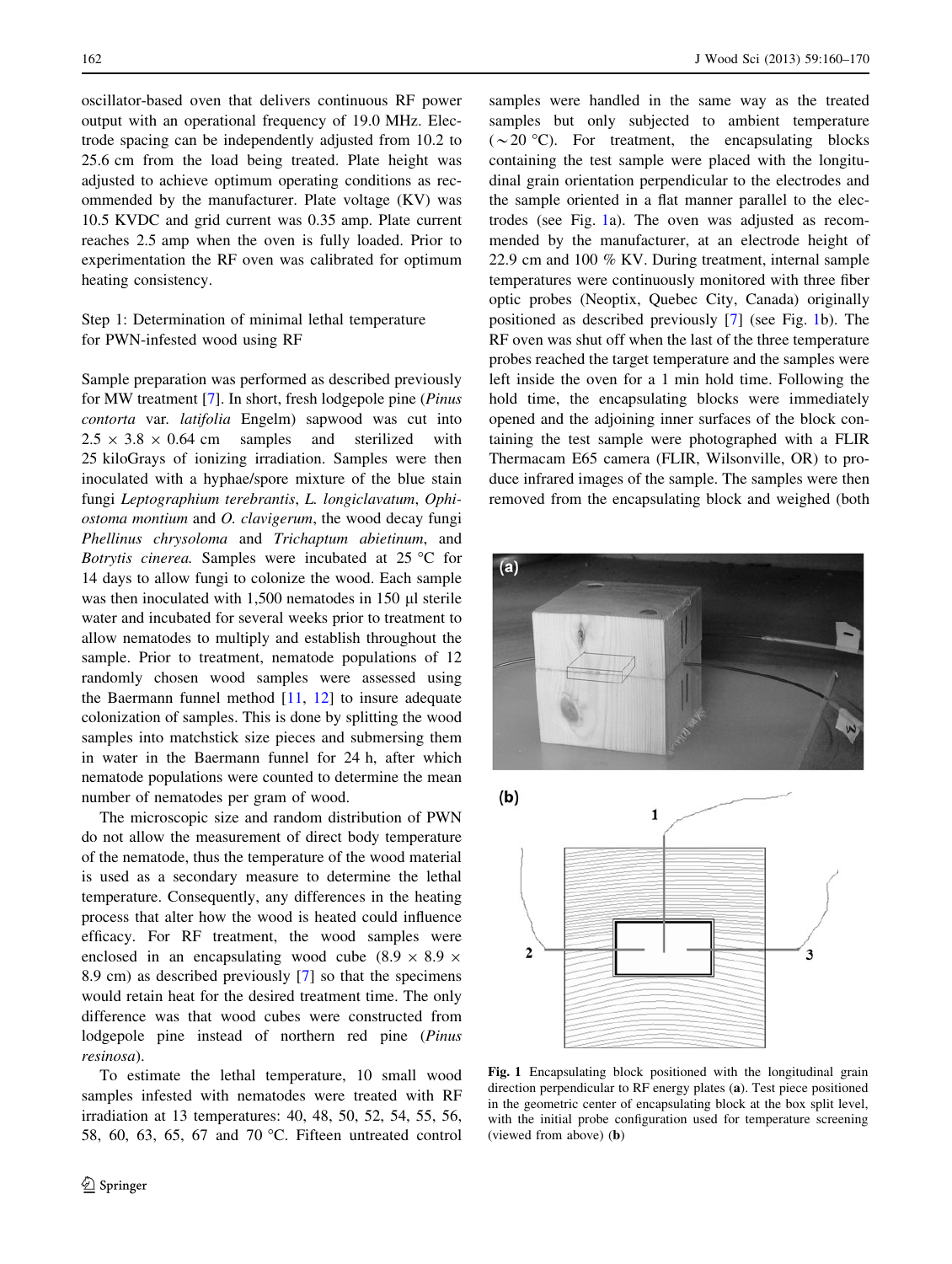



Fig. 2 Encapsulating block sandwiched between polyethylene and aluminum plates and thermal probes inserted into the small test piece (a). Final configuration of three probes inside the test piece used for

before and after treatment) to monitor water loss due to RF the final test bracketing lethal temperature (b)

heating, and then individually wrapped in plastic bags until assessment of PWN survival. Each encapsulating block was submerged in water for 6–10 min after treatment to insure the moisture content of the encapsulating blocks remained consistent after each use, thus limiting variability in heating with respect to the moisture gradient between the sample and block.

Following the temperature screening described above, we improved heating consistency using a configuration setup with the sample sandwiched between two polyethylene plates and two aluminum plates (Fig. 2a) with an electrode height of 27.9 cm and 100 % KV [\[7](#page-10-0)]. We also changed the probe configuration as shown in Fig. 2b to better capture possible variation of temperature within the test wood. With this new setting, we completed Step 1 by treating 30 replicates containing enough nematodes to meet the Probit 9 mortality standard at the lethal temperature and at temperatures above and below  $2^{\circ}C$ , i.e., bracketing the lethal temperature. The population density in test wood samples was used to determine the required number of replicates necessary to achieve efficacy at Probit 9. Probit 9 historically represents killing 99.9968 % of the target organisms in a sample of  $\geq$ 100,000 organisms, or 100 % mortality of a minimum of 93,613 individuals [\[13](#page-10-0), [14\]](#page-10-0).

## Post-treatment assessment of nematode populations

Following the RF treatment described above, the individually wrapped samples were incubated for 6 days and were split into three parts (Fig. [3](#page-4-0)a). Sample A was used for gravimetric moisture content (MC) measurement [\[15](#page-10-0)], sample B was tested for nematode survival (6-day assessment) using the Baermann funnel method [\[11](#page-10-0), [12](#page-10-0)], and sample C was incubated for 21 days and tested for nematode survival if the 6-day assessment (sample B) showed no survivors. Nematode populations in the control samples were also counted after 6 days of incubation. Percentage mortality was calculated for each treatment temperature based on the minimum temperature achieved, as recorded by the fiber optic probes.

## Step 2: Verification of lethal temperature for PWN infested, commercial sized wood samples

For Step 2, PWN-infested logs were prepared as described previously [\[7](#page-10-0)]. In short, freshly cut P. contorta logs were inoculated with the same mix of fungi as used in Step 1. Logs were incubated and kept moist under lumber wrap for approximately 3 weeks. Logs were then inoculated with PWN and incubated under the same conditions to allow nematodes to multiply and spread throughout the sapwood. Commercial sized blocks  $(10.2 \times 10.2 \times 25.4 \text{ cm})$  were cut from logs leaving 5.0 cm sections in between each sample block as control samples for estimating the number of nematodes per gram of wood, moisture content, and sapwood/heartwood ratio (Fig. [4](#page-4-0)).

Three treatment configurations were tested to determine optimal time to reach target temperature, lowest level of temperature overshoot, and evenness of heating throughout the sample as follows: (1) a polyethylene plate was placed underneath the sample, (2) a polyethylene/ aluminum plate was placed on both the top and bottom of the sample, and (3) the sample was fully encased in a 4 cm thick ponderosa pine box using only the polyethylene plate underneath. Due to the extent of evaporative cooling on the surface of the large samples in the first two configurations, the third configuration using the encasing wood box (Fig. [5](#page-4-0)a) was chosen because it resulted in the most even heating pattern from inner to outer surface temperatures (data not shown).

Ten replicates of the commercial sized blocks were treated at 58 and 60 $\degree$ C, and two were used for controls. Based on the estimated average number of nematodes per gram of sapwood, the 10 blocks provided the required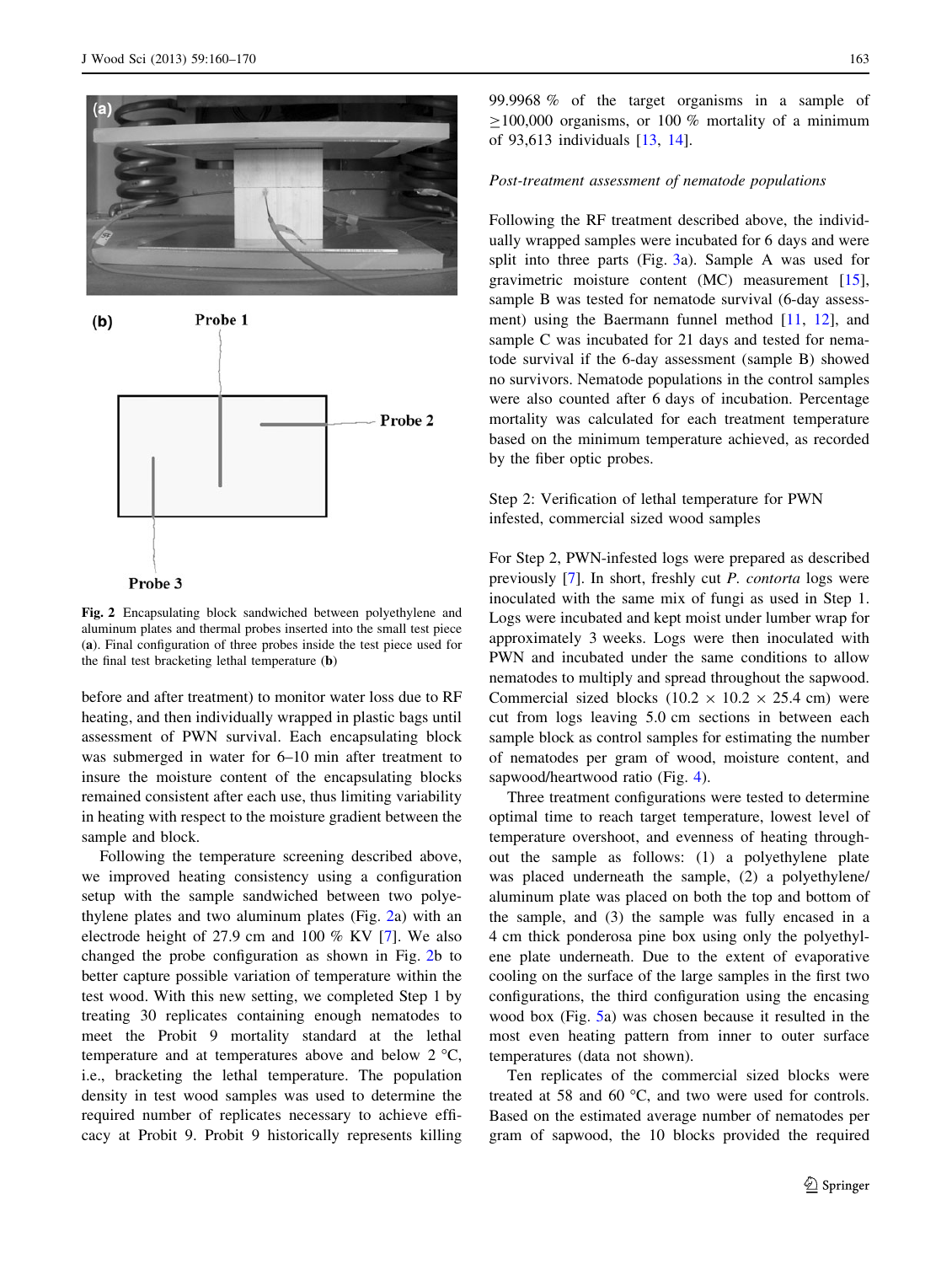<span id="page-4-0"></span>







Fig. 4 Sapwood-heavy, commercial size samples cut from nematode-infested logs into sections  $(IA, IB, IC...)$  with sections (control) in between (*lab*, *lbc*, *lcd*...) used to assess moisture content, sapwood/heartwood content, and the number of live nematodes in the sapwood

number of nematodes to meet the Probit 9 requirement of over 93,613 individual nematodes. Internal temperatures were monitored at eight different locations in the sample block using fiber optic temperature probes. The guide holes for the probes were drilled in strategic positions to try to capture representative temperatures of the entire block (Table [1](#page-5-0); Fig. 5b). Immediately after the last temperature probe had reached the target temperature and following the 1 min hold time, the sample was removed from the oven, taken out of the encapsulating block, placed in front of the IR camera, and all six surfaces were imaged. The sample was then crosscut in two positions: the first position was located 2.5 cm from the front of the sample and the second



Fig. 5 Probes inserted in the test block through the encapsulating wood case (a). Eight probes positions relative to sample face and length (b)

position was located at the approximate center of the block. These two inner faces were then imaged. The three pieces were then realigned, placed in a plastic bag, incubated for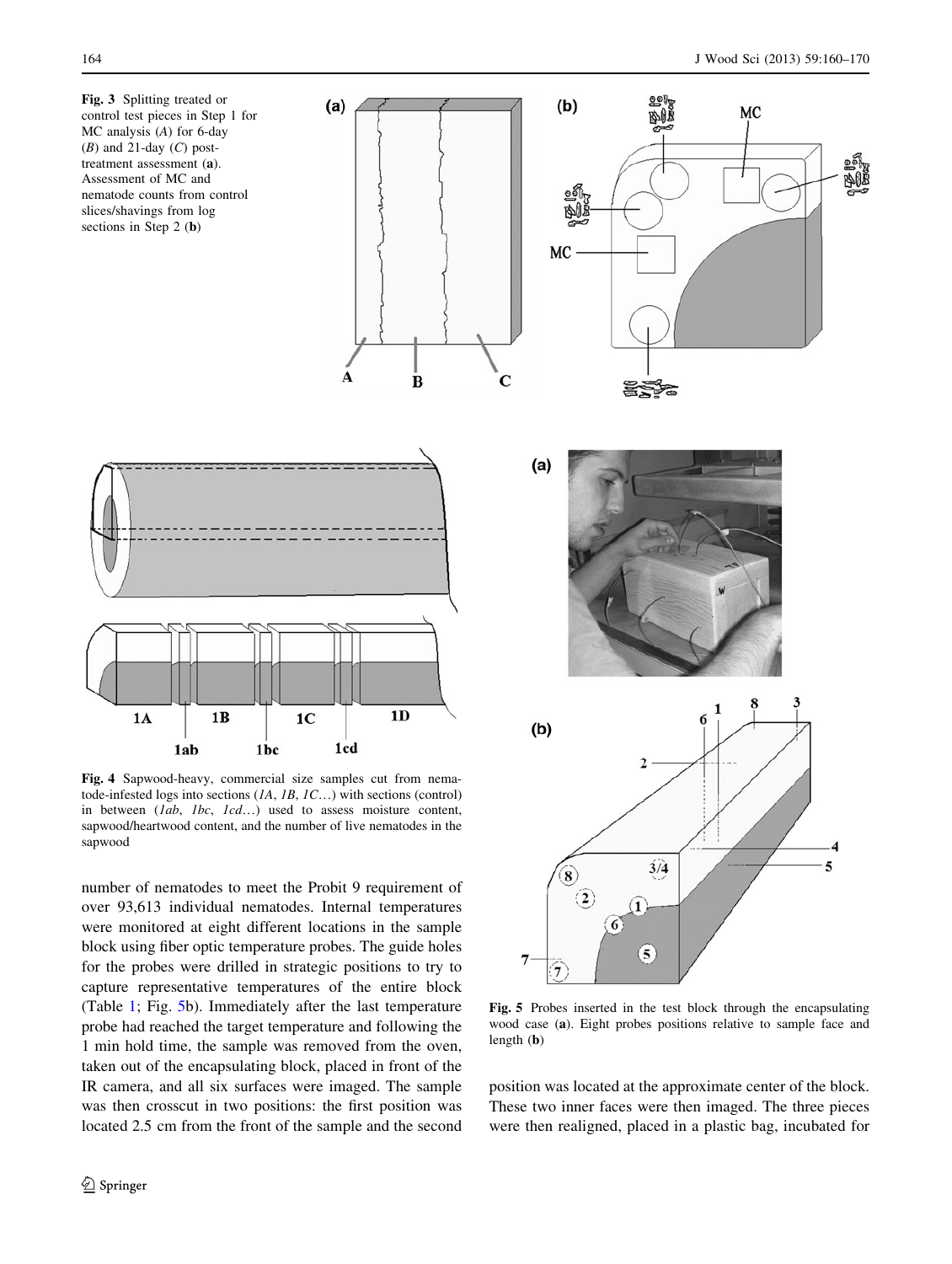<span id="page-5-0"></span>

|  | Table 1 Description of probe positions relative to the front face of the sample with wane at the top left |  |  |  |  |  |  |  |
|--|-----------------------------------------------------------------------------------------------------------|--|--|--|--|--|--|--|
|--|-----------------------------------------------------------------------------------------------------------|--|--|--|--|--|--|--|

| Probe <sup>a</sup> | Location                                                                            | Depth                                                                      | Distance from front<br>face (cm) |
|--------------------|-------------------------------------------------------------------------------------|----------------------------------------------------------------------------|----------------------------------|
|                    | Sapwood/heartwood boundary (5 mm into sapwood),<br>drilled though the top (sapwood) | Dependant upon the depth of sapwood for each<br>sample                     | 10                               |
| 2                  | Middle of large sapwood corner, drilled from the sapwood<br>side                    | Dependant upon the depth of sapwood for each<br>sample, $2-3$ cm from edge | 14                               |
| 3                  | Cool zone at back, drilled though top (sapwood)                                     | 1 cm deep, 2 cm from edge                                                  | 19                               |
| $\overline{4}$     | Cool zone at front, drilled from heartwood/sapwood side                             | 1 cm deep, 2 cm from edge                                                  | 5                                |
| 5                  | Middle of heartwood corner, drilled from heartwood/<br>sapwood side                 | Dependant on the size of heartwood from each<br>sample                     | 12.5                             |
| 6                  | Geometric center, drilled from top                                                  | 4.5 cm deep, 4.5 cm from edge                                              | 12.5                             |
| 7                  | Bottom sapwood corner, drilled from sapwood side                                    | 1 cm deep, 1 cm from edge                                                  |                                  |
| 8                  | Top sapwood corner, drilled from top                                                | 1 cm deep, 1 cm from edge                                                  | 24                               |

<sup>a</sup> All positions are relative to the front face with wane to the top left (see Fig. [4\)](#page-4-0)

6 days at room temperature, and then assessed for nematode survival.

# Pre- and post-assessment of nematode populations in commercial sized wood samples

For pre-assessments of nematode populations, the control sections were processed on the day of or the day after the large sample block was treated. The proportion of sapwood (on a wet weight basis) was calculated as described previously [\[7](#page-10-0)] and the nematode population expressed as the number of nematodes per gram of sapwood. Four 5–10 g of wood were removed from the sapwood (Fig. [3b](#page-4-0)), chiseled into small pieces, weighed, and processed using the Baermann funnel method. The mean number of nematodes per gram of sapwood (green) was calculated for each sample block. In addition, two pieces of wood were chiseled from the control section for MC determination. The heartwood was also dried and the MC calculated. The total weight of each sample was converted to dry weight, and the mean number of nematodes per gram of oven dried wood was also calculated.

Post-treatment nematode assessments were conducted at 6 and 21 days. The treated blocks were kept in a plastic box covered in plastic wrap to retain moisture until they were assessed. Five 3–6 g wood samples from random locations on the sapwood sides of the treated blocks were collected using a hand drill fitted with a 20 mm diameter auger wood boring bit. The samples were processed in Baermann funnels and nematode populations counted after 24–48 h. Nematode numbers from day 6 assessments of control samples were counted to insure that at least 93,613 nematodes were treated at the minimum temperature that produced 100 % mortality.

#### Results

Step 1: Screening for lethal temperature using replication of 10 blocks per temperature

Pre-assessment of nematode populations resulted in an average of  $5,409 \pm 867.8$  (SE) nematodes (range 1,210–12,025 nematodes) per test block, resulting in an average of 54,090 nematodes tested at each temperature.

A large amount of variability in the temperature profiles was observed with RF heating. When the oven was turned off after the last probe had reached target temperature, and after the 1 min hold time, the probes showed temperatures ranging from 10  $\degree$ C below target temperature to up to 48  $\degree$ C above target temperature (an overshoot). Although all three probes had reached the target temperature, the IR images of some of the samples showed cold areas within the sample with temperatures as much as 20  $^{\circ}$ C below target (Fig. [6](#page-6-0)). Table [2](#page-6-0) shows survival data based on temperature probes; there was nematode survival in at least one of the ten samples for all temperatures screened (except for  $67^{\circ}$ C).

Since the minimum temperature from each IR image was recorded and compared with the survival data from the corresponding sample, we were able to calculate percent mortality for each temperature range (Table [3](#page-7-0)). Based on these data, the minimum temperature range that resulted in 100 % mortality was 55.5–57.4 °C.

# Step 1: Bracketing of minimum lethal temperature with higher replication

Since the minimum lethal temperature we observed was 56 °C (rounded up from 55.5 °C), 30 replicates were treated at this temperature and at  $2^{\circ}$ C below and above the lethal temperature, i.e., 54 and 58  $^{\circ}$ C to satisfy the Probit 9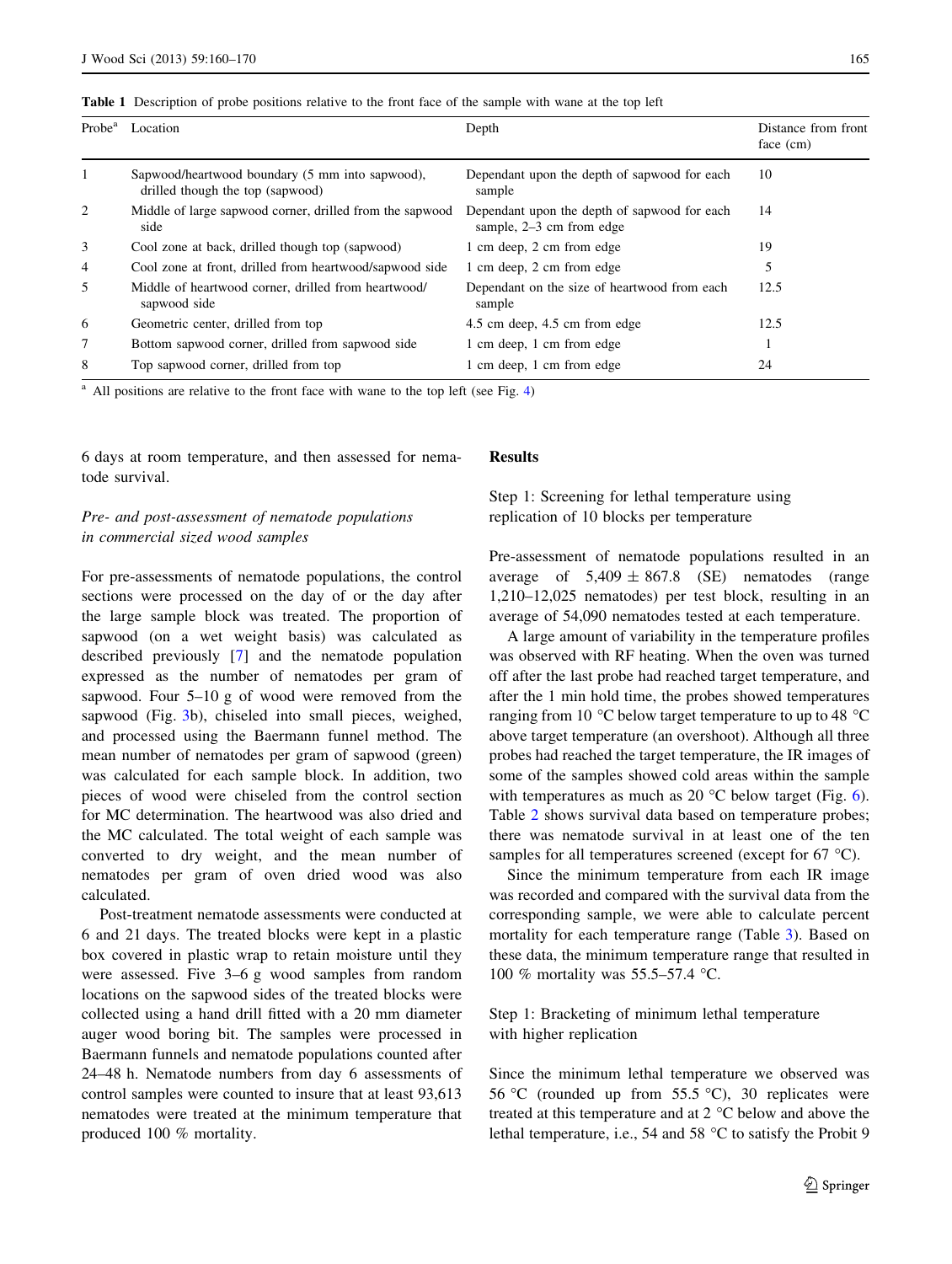<span id="page-6-0"></span>mortality requirement. In our experiments, nematode survival was observed in 13, 3, and 2 replicates of each of these temperatures, respectively (Table [4\)](#page-7-0). However, all



Fig. 6 IR image of a thoroughly heated sample that had no nematode survival (a) and of a sample that had nematode survival due to a cold spot (b). Target temperature for both was 56  $^{\circ}$ C. Note that the temperature range is exclusively for the *boxed area* that covers the surface of the inoculated sample (cold spot is blue in color) (color figure online)

samples with nematode survival displayed temperatures below 56  $\degree$ C by the end of the 1 min hold time, according to the fiber optic probe data and/or the IR images (Fig. [7](#page-8-0)). Also, all samples that resulted in 100 % dead nematodes maintained temperatures above  $56^{\circ}$ C for the duration of the 1 min hold time. The moisture loss per sample following RF treatment ranged from 2 to 10 %.

Based on the nematode counts from the control samples, an average of 98,070 nematodes were treated at each temperature. Coupled with the treated nematodes from the initial screening experiment described in the above section, well over 100,000 nematodes were treated at the minimum lethal temperature, satisfying the Probit 9 requirement.

# Step 2: Verification of minimum lethal temperature using industrial scale, large wood blocks

The average moisture content of sapwood and heartwood  $(N = 30$  blocks) was  $97.7 \pm 3.1$  (SE) % and  $35.0 \pm 0.3$ (SE) %, respectively, in the large wood blocks. The average pre-treatment wet weight of the sample blocks was  $1,318 \pm 15.5$  g/block, with mean sapwood weight of 713.5  $\pm$  27.4 (SE) g/block. The calculated heartwood portion was 604.5 g, thus the ratio of sapwood to heartwood was 1.18. Pre-treatment nematode populations averaged  $110 \pm 19.4$  (SE) nematodes per gram of sapwood dry weight in treated blocks. Thus, for the two treatment temperatures, 58 and 60  $^{\circ}$ C, a total of 432,462 and 834,550 nematodes were treated, respectively.

Table 2 Nematode survival at target temperatures of 56 °C and above related to probe measurements after a 1 min hold time relative to IR temperature readings

| Sample ID  | Minimum temp.<br>probe reading | Maximum temp.<br>probe reading | Average temp.<br>probe reading | Minimum temp. reading<br>from IR images | Total no. of live<br>nematodes |
|------------|--------------------------------|--------------------------------|--------------------------------|-----------------------------------------|--------------------------------|
| $56-10$    | 67                             | 92.4                           | 79.7                           | 50.2                                    | 333                            |
| $56-2$     | 61.2                           | 84.8                           | 73.0                           | 53.3                                    | 88                             |
| $56-4$     | 65.2                           | 91.6                           | 78.4                           | 50.1                                    | 29                             |
| $56-5$     | 52.6                           | 74.1                           | 63.4                           | 36.1                                    | 2,554                          |
| 58-4       | 58.1                           | 62.8                           | 60.5                           | 40.3                                    | 318                            |
| 58-6       | 59.6                           | 97.3                           | 78.5                           | 41.9                                    | 112                            |
| $60-2$     | 51.7                           | 61.3                           | 56.5                           | 47.7                                    | 122                            |
| $60 - 3^a$ | 90.7                           | 100.8                          | 95.8                           | 67.6                                    | 2                              |
| $63-1$     | 78.9                           | 84.8                           | 81.9                           | 49.6                                    | 20                             |
| $63-2$     | 74.9                           | 84.6                           | 79.8                           | 50.1                                    | 100                            |
| $63-5$     | 54.5                           | 70.8                           | 62.7                           | 47.1                                    | 528                            |
| $65 - 4$   | 65.3                           | 85                             | 75.2                           | Missing                                 | 4                              |
| $70-2$     | 79.4                           | 98.4                           | 88.9                           | 49.1                                    | 39                             |

The IR images of the same samples indicated that all samples (except sample 60-3) had cold spots detected by IR (e.g., temperatures lower than  $56^{\circ}$ C)

<sup>a</sup> This row is an anomaly as none of the temperatures shown were below 56 °C. The temperature probes only measure a small area of the block and temperatures can vary as much as  $20^{\circ}$ C between areas as little as 10 mm apart. The IR images usually resolve any cold spots undetected by the temperature probes, but in this case, it is possible that the cold spot was on the back of the test block which was not captured by the IR camera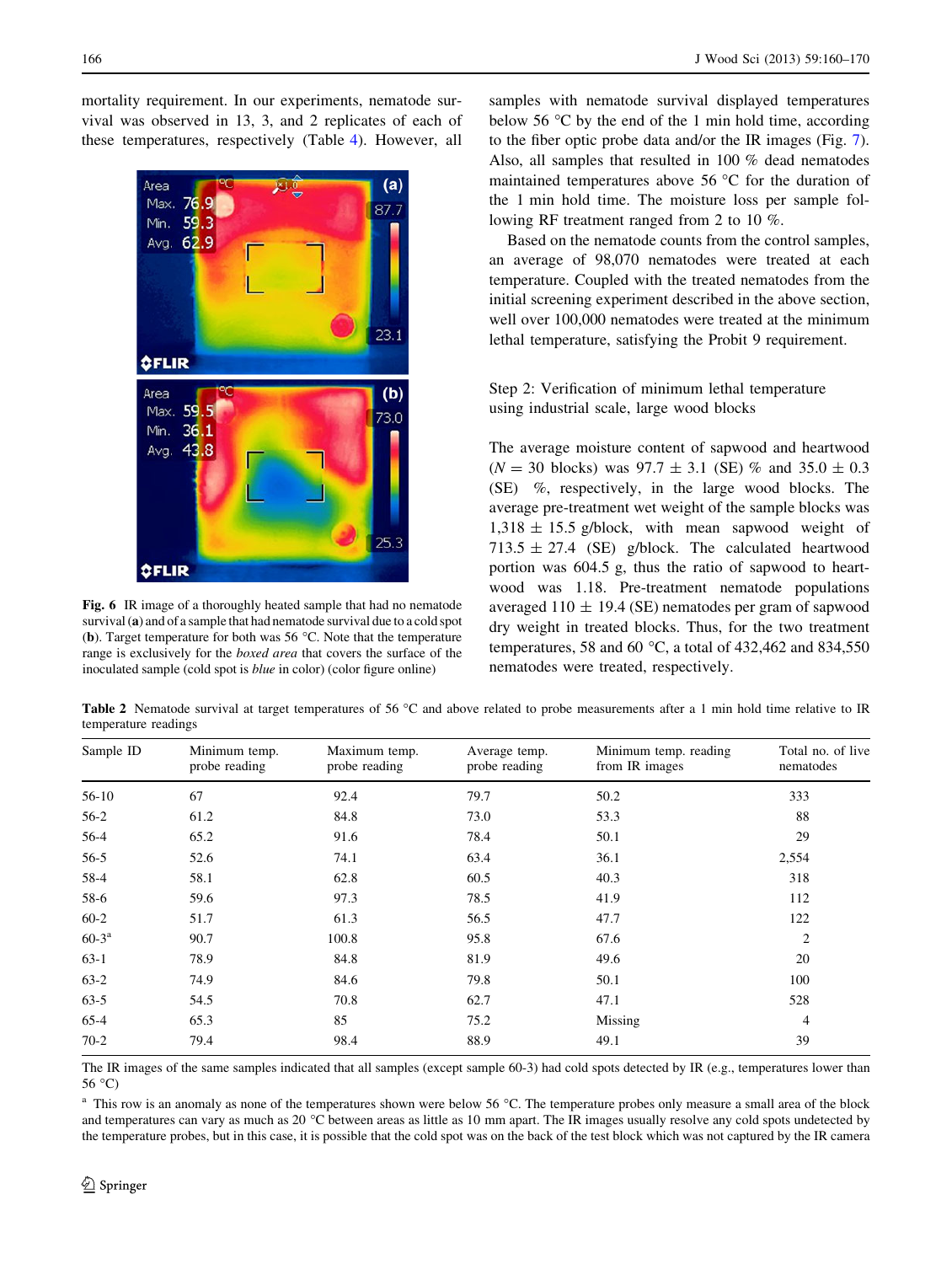<span id="page-7-0"></span>Table 3 Percent mortality for temperature ranges based on images

| Minimum temp.<br>based on IR data | No. of samples<br>treated | No. of samples<br>with 100 $%$ mortality | Proportion of samples<br>with 100 $%$ mortality |
|-----------------------------------|---------------------------|------------------------------------------|-------------------------------------------------|
| 35                                |                           | $\Omega$                                 | 0                                               |
| $35 - 39$                         | 8                         | $\Omega$                                 | 0                                               |
| $40 - 44$                         | 11                        | $\Omega$                                 | 0                                               |
| $45 - 49$                         | 14                        | $\Omega$                                 | 0                                               |
| $49.5 - 51.4$                     | 10                        | 2                                        | 20                                              |
| 51.5–53.4                         | 6                         | 3                                        | 50                                              |
| $53.5 - 55.4$                     | 7                         | 6                                        | 86                                              |
| 55.5–57.4                         | 8                         | 8                                        | 100                                             |
| $57.5 - 59.4$                     | 6                         | 6                                        | 100                                             |
| $59.5 - 64$                       | 18                        | 18                                       | 100                                             |
| $65 - 70$                         | 22                        | 21                                       | 95 <sup>a</sup>                                 |
| 70                                | 11                        | 11                                       | 100                                             |
|                                   |                           |                                          |                                                 |

<sup>a</sup> One sample with cold spot

Table 4 Percent mortality for bracketed temperatures

|    | Temperature No. of samples treated | No. of samples with 100 $%$<br>dead nematodes $(\% )$ |
|----|------------------------------------|-------------------------------------------------------|
| 54 | 30                                 | 17 (57)                                               |
| 56 | 30                                 | 27 (90)                                               |
| 58 | 30                                 | 28 (93)                                               |

The use of the encapsulating box for the large wood samples drastically reduced evaporative cooling from the surface of the samples, which resulted in a more consistent heating profile throughout the sample surface. Due to the variability in heating and the occurrence of cold spots observed in Step 1, 58  $\degree$ C was chosen as the minimum target temperature for Step 2 along with a second temperature of  $60^{\circ}$ C. During the preliminary configuration experiments, five blocks were treated at 60 $\degree$ C inside the encapsulating block and therefore, total sample sizes for Step 2 were 10 at 58  $\degree$ C and 15 at 60  $\degree$ C. No survival was found in any of the 15 treatments at 60  $^{\circ}$ C. Nematode survival was observed in only one block treated at 58 °C (Table [5](#page-8-0)). It was observed for the replicate with nematode survival that one of the eight probes measured  $55.7 \text{ °C}$ before the end of the 1 min hold time. IR images taken from all six surfaces around the block and from the two inner faces after the sample was cut at two positions also showed temperatures lower than [5](#page-8-0)6  $\degree$ C (Fig. [8\)](#page-8-0). Table 5 presents the number of live nematodes in the sample that failed to maintain target temperature through the profile for 1 min. For that failed sample, nematodes were found in 3 of the 5 sapwood samples processed after 6 days of incubation. After 21 days of incubation, live nematodes were found in all sapwood samples examined and their number increased.

#### Discussion

Overall, all samples in which 100 % of PWN were killed maintained internal and surface temperatures of  $\geq$ 56 °C for 1 min, according to the fiber optic probe data and/or the IR images. Samples for which survival occurred failed to maintain the minimum lethal temperature through the profile of the wood. These results indicate that the minimum temperature required to produce greater than 99.99638 % mortality (Probit 9) using RF energy was  $\geq$ 56 °C held for 1 min both in small wood samples (Step 1) and in commercial sized wood (Step 2). This result confirms that the lethal temperature for PWN using dielectric heating, whether it is performed with RF or MW [\[7](#page-10-0)], is the same. This result suggests that the efficacy of dielectric heating is not related to frequency or the arrangement of the dielectric field, but the maintenance of a lethal temperature for a specified duration. Therefore, RF and MW may be considered equivalent forms of dielectric heating for the purpose of phytosanitation, provided the lethal temperature is achieved and maintained through the profile of the material for at least 1 min.

Although the results showed that mortality occurred at the same lethal temperature, RF treatment yielded less consistent heating patterns compared to MW. Cold spots occurred in some samples despite the fact that all three (Step 1) or eight fiber optic probes (Step 2) reached the targeted temperature. The variability of heating patterns resulted in survival of at least one of the ten samples for all temperatures screened (except for  $67^{\circ}$ C) in small blocks, and to a lesser extent in large wood blocks. The failed samples (in Step 1) at 56 and 58  $^{\circ}$ C had cold spots according to their IR images (Fig. [7](#page-8-0)).

In Step 2, nematode survival was observed in only one block treated at 58  $\degree$ C and again we found that one of the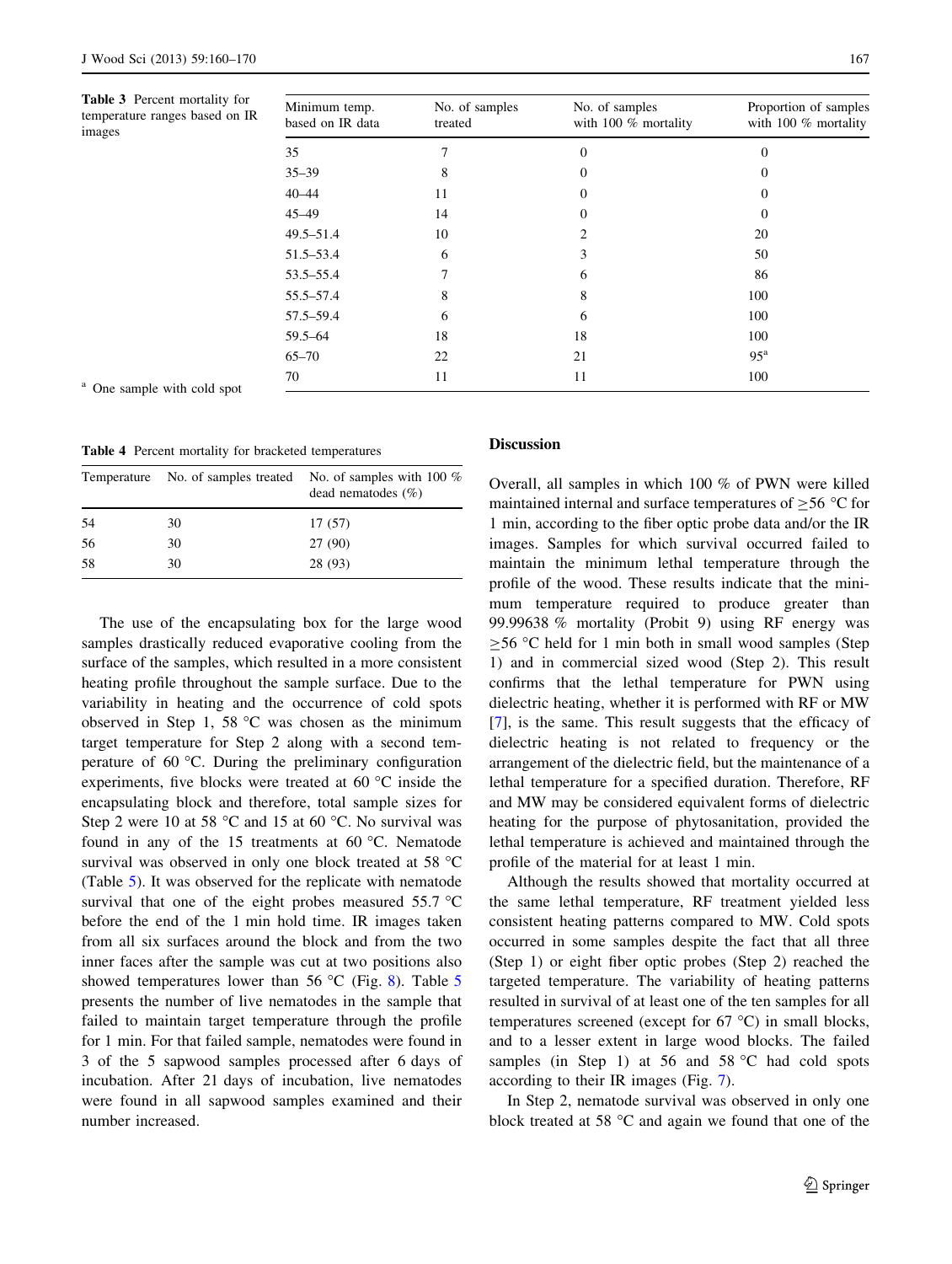<span id="page-8-0"></span>

Fig. 7 IR images of both failed (top row) and successfully treated (bottom row) samples at each temperature photographed immediately after the halves of encapsulating blocks were opened (only the halves

containing the test samples were photographed, boxed region on the image contained the inoculated specimen) (color figure online)

Table 5 Nematode survival in the single failed sample at 58 °C target temperature

| Sapwood<br>sample<br>location | Nematode survival<br>6 days after treatment | Nematode survival<br>21 days after treatment |
|-------------------------------|---------------------------------------------|----------------------------------------------|
|                               | 3                                           | 47                                           |
|                               | 13                                          | 46                                           |
| $\mathcal{E}$                 | 32                                          | 67                                           |
| $\overline{4}$                |                                             | 119                                          |
|                               |                                             | 70                                           |

The lowest temperature recorded in the sample (based on IR images, see Fig.  $8a)$  was 36.7 °C

eight probes had dropped in temperature to  $55.7 \degree C$  during the 1 min hold time, and IR images taken from eight surfaces of the same sample showed temperatures consistently lower than  $56^{\circ}$ C. These results highlight the importance of reaching and holding the minimal lethal temperature throughout the entire sample. Any occurrence of cold spots or areas that do not reach the lethal temperature may result in pest survival. The survival of even a small number of nematodes may lead to repopulation of the sample, as seen in the increase in nematode population from the day 6 to 21 incubation period in the failed sample.

Inconsistency in heating could have resulted from the relatively small load relative to the size of the RF oven. RF ovens are less efficient in heating small units of material



Fig. 8 IR images of the single failed sample at 58  $^{\circ}$ C. Note the long surface outlined by the *rectangular box* (a) and the inner face after the treated sample was crosscut, outlined by the square box (b) (color figure online)

(such as our test material) since the dielectric field can become distorted over a small material or due to a geometry effect where there is a limited amount of treating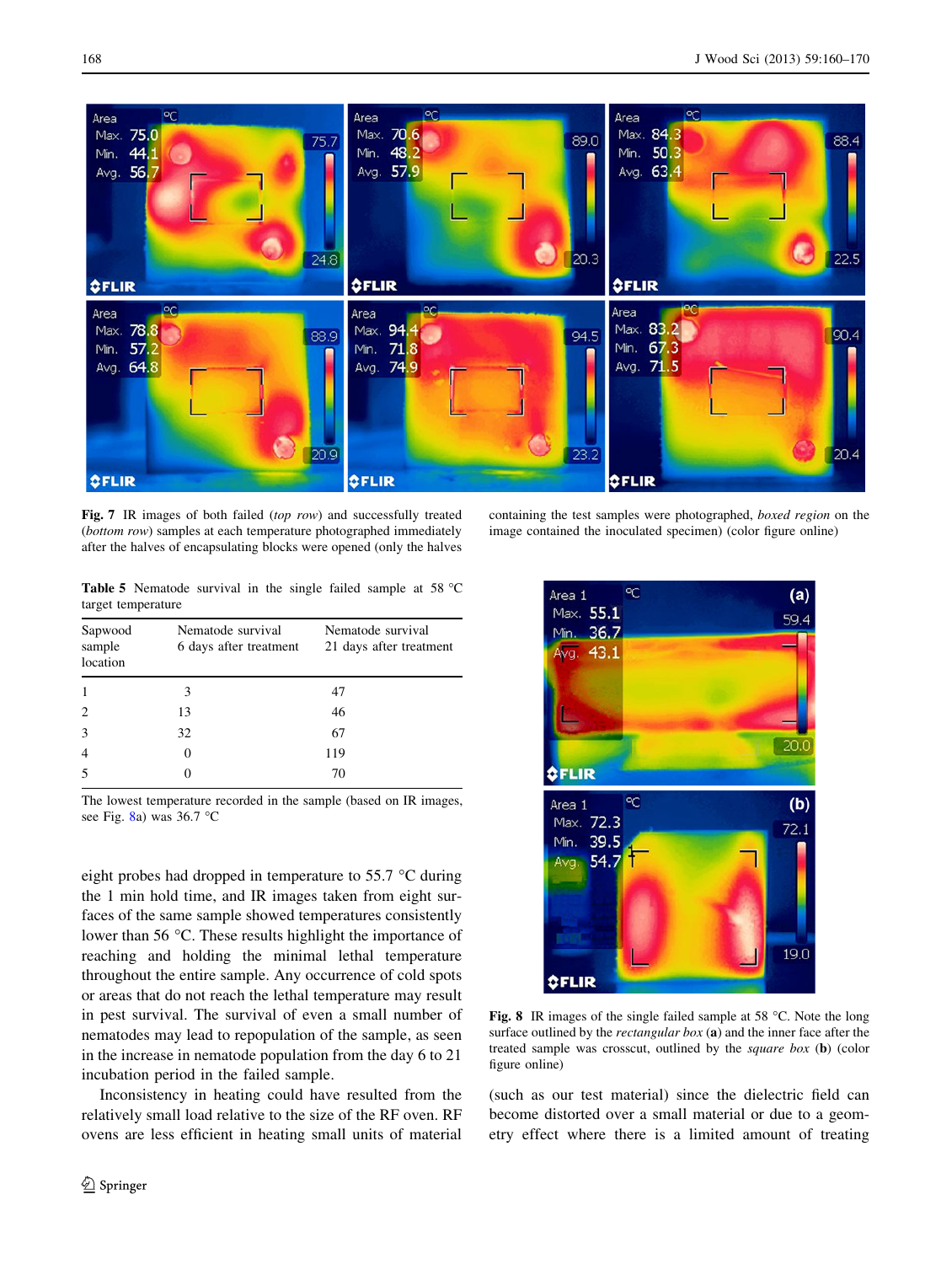surface in relation to the size of the oven electrode plates. Heat distribution using RF will also be influenced by the amount of energy used, design and type of oven, type of load (batch, single, continuous), and characteristics of the wood being heated (anatomy, moisture content, etc.). In this study, a straightforward approach was taken to improve heating consistency using aluminum plates that concentrate energy, creating virtual electrodes that are closer to the treated wood (Lazaresku Ciprian, personal communication), which increases speed of heating. The polyethylene sandwich also concentrated energy by deflecting the field into the sample. In an industrial setting, a full load would occupy the space between electrodes and, therefore, represent a similar situation. Because a range of parameters exist that can affect the temperature distribution in the wood material, it is currently difficult to determine a set of optimal operating parameters that would maximize heating consistency in all situations.

Despite the lack of optimum operating conditions, this study revealed that the negative effects of heating inconsistency were mitigated through meticulous monitoring of temperature. The methodology developed by Hoover et al. [\[7](#page-10-0)] proved to be sufficient in identifying inadequate treatment and explaining cases of nematode survival, provided fiber optic probes are located in optimal positions to locate cold spots. The probes were used for primary temperature observation and control because of their reliability, but this means relying on the measured temperatures of finite locations within the wood, which do not represent all points in the wood. After preliminary trials in Step 1, it was observed that cold spots appeared in similar locations, so the probes were repositioned accordingly. Although the probe relocations reduced the risk of cold spots, a secondary macroscopic technique was required to determine the existence of cold spots across the entire specimen. When we used IR images to measure the surface temperature of treated wood, we could detect cold spots, which explained survival of nematodes despite the fact that all of the internal fiber optic probes reached or exceeded the target temperature.

Rather than using operational parameters to guide the treatment process, effective treatment can be assessed exclusively through temperature control. The key question will be how to monitor temperature in a commercial treatment setting to insure that the target temperatures are delivered throughout the profile of the wood for the duration of the hold time. It is very likely that, in the industrial process, especially continuous processes, IR cameras will be used for reading surface temperature. Hoover et al. [[7\]](#page-10-0) showed that surface temperature represented the coldest region of the heated specimen during MW treatment because of an evaporative cooling effect. Consequently, monitoring surface temperatures to insure that lethal temperatures are achieved through the profile of the wood was a practical solution during MW heating. Figures [6,](#page-6-0) [7,](#page-8-0) and [8](#page-8-0) support these findings, as the surface is generally cooler than the interior of the specimen, and at least one surface is as cold as the coldest spot of the interior.

With further development, IR technology has the potential to be used as a temperature control method for dielectric heating of wood packaging material. Under commercial conditions, wood that did not hold the lethal temperature for at least 1 min would be re-treated to prevent treatment failure. Moreover, a safety factor can be implemented to alleviate the concern of under-treatment, which would require maintaining temperatures several degrees above the lethal temperature of  $56^{\circ}$ C. Interestingly in earlier experimental work that was instrumental in developing conventional heat treatment schedules against PWN, it was found (using a heated water bath) that 100 % of PWN were killed at 52  $\degree$ C with 30 min hold time, while 56.1  $\degree$ C was selected from a mortality curve (fitted Gompertz dose response model) following these experiments to give 99.9994 probability of 100  $\%$  mortality [\[16](#page-10-0)]. The 56/30 (achieving 56  $\degree$ C to the core of the wood for a 30 min hold time) has proved successful in practice under commercial conditions to date.

In order for dielectric technologies to become commercially viable, collaboration with industry is necessary to develop methodologies for proper temperature monitoring at larger scales. MW and RF have competing advantages and disadvantages. While MW currently appears to heat more consistently, it does not penetrate wood as deeply, which could limit productivity. Temperature distribution in wood using RF is less consistent, but could be the more viable option in the future because of its ability to penetrate deeper into the wood, such that a larger amount of material may be treated simultaneously. In addition, bulk treating with a slower rise time to reach target temperature may prove to solve the problem of unequal heating. These types of studies are underway by our group.

### **Conclusions**

The present study showed that dielectric heating using RF can be used to successfully sanitize wood material infested with PWN on a lab scale, providing that the minimum lethal temperature of 56  $\degree$ C is achieved and held for 1 min through the profile of the wood. Further development is necessary to insure that the lethal temperature can be reached and maintained through the profile of the wood on an industrial scale.

Acknowledgments This project was financially supported by USDA-CREES (USDA Methyl Bromide Transitions Program) Grant